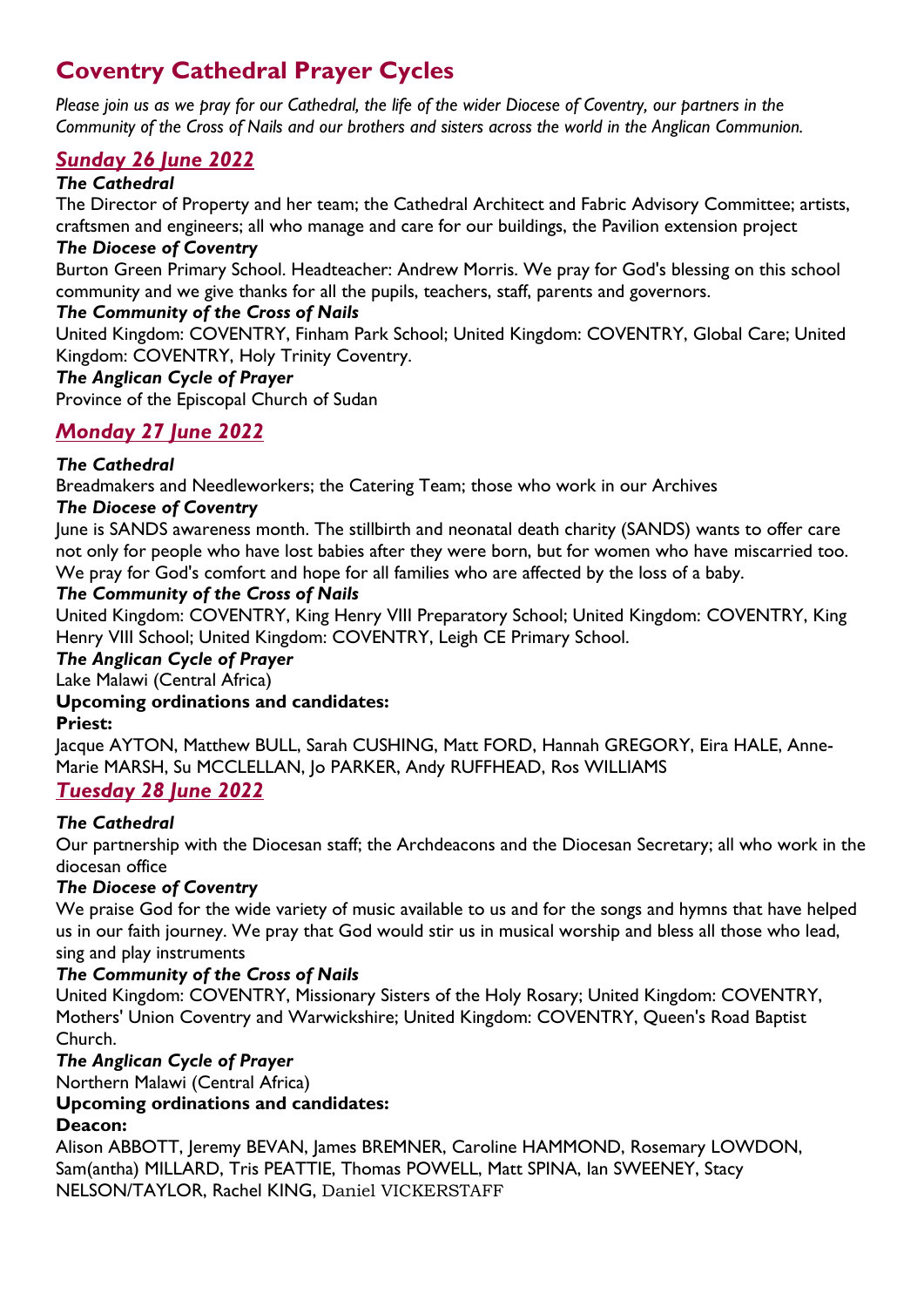# *Wednesday 29 June 2022*

# *The Cathedral*

The healing ministry; all who are sick in body, mind or spirit; those who care for them

### *The Diocese of Coventry*

We pray for all the young people in the Cathedral community, particularly the choristers, as they work hard at school as well as maintaining their faithful commitment to helping lead worship. We pray for the Diocesan Finance Group which meets this morning

# *The Community of the Cross of Nails*

United Kingdom: COVENTRY, St James' Church, Fletchamstead; United Kingdom: COVENTRY, St John Fisher Roman Catholic Church; United Kingdom: COVENTRY, St Laurence CE Primary School.

### *The Anglican Cycle of Prayer*

Southern Malawi (Central Africa)

#### **Upcoming ordinations and candidates:**

#### **Priest:**

Jacque AYTON, Matthew BULL, Sarah CUSHING, Matt FORD, Hannah GREGORY, Eira HALE, Anne-Marie MARSH, Su MCCLELLAN, Jo PARKER, Andy RUFFHEAD, Ros WILLIAMS

# *Thursday 30 June 2022*

#### *The Cathedral*

Lay Readers; Chaplains, Guides and Welcomers

#### *The Diocese of Coventry*

All Saints' Primary School, Leek Wootton. Headteacher: Andrew Morris. We pray for God's blessing on this school community and we give thanks for all the pupils, teachers, staff, parents and governors.

#### *The Community of the Cross of Nails*

United Kingdom: COVENTRY, Stretton C of E Academy; United Kingdom: COVENTRY, The Westwood Academy; United Kingdom: COVENTRY, University of Warwick Chaplaincy.

#### *The Anglican Cycle of Prayer*

West Malaysia (South East Asia)

# **Upcoming ordinations and candidates:**

#### **Deacon:**

Alison ABBOTT, Jeremy BEVAN, James BREMNER, Caroline HAMMOND, Rosemary LOWDON, Sam(antha) MILLARD, Tris PEATTIE, Thomas POWELL, Matt SPINA, Ian SWEENEY, Stacy NELSON/TAYLOR, Rachel KING, Daniel VICKERSTAFF

# *Friday 1 July 2022*

*The Cathedral*  The Mothers' Union; the Cathedral Associate Ministers Sacha, Charlotte and Naomi

*The Diocese of Coventry* 

 $\Omega$ 

# *The Community of the Cross of Nails*

Australia: HOBART, St David's Cathedral; Austria: GUNTRAMSDORF, Neue Mittelschule (New Middleschool); Austria: WIENER NEUSTADT,

Neukloster (New Monastery); Belarus: MINSK, Johannes Rau International Conference Centre; Belgium: BRUSSELS, Holy Trinity Pro-Cathedral.

# *The Anglican Cycle of Prayer*

Malek (South Sudan)

# **Upcoming ordinations and candidates:**

# **Priest:**

Jacque AYTON, Matthew BULL, Sarah CUSHING, Matt FORD, Hannah GREGORY, Eira HALE, Anne-Marie MARSH, Su MCCLELLAN, Jo PARKER, Andy RUFFHEAD, Ros WILLIAMS